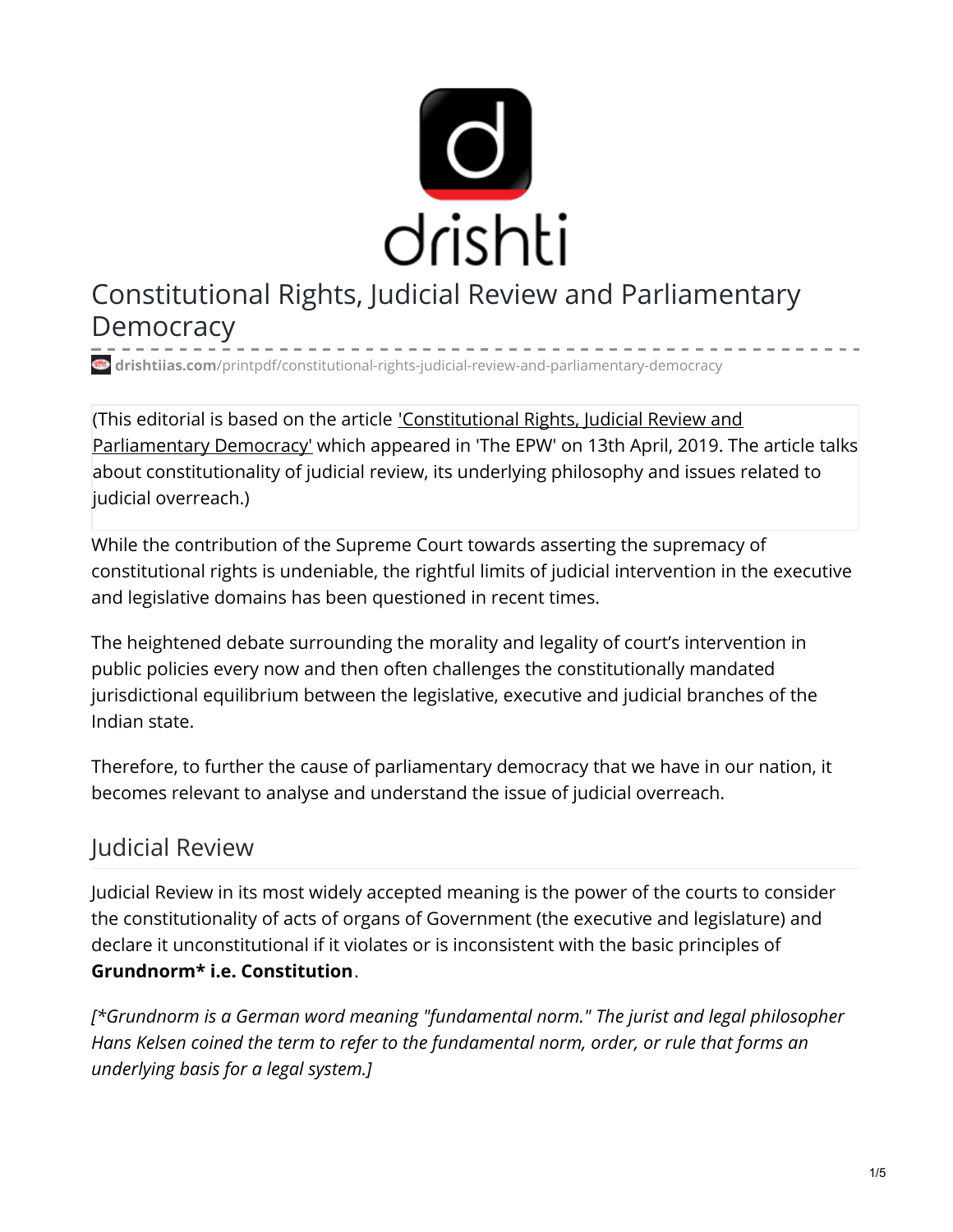In post-independence India, the inclusion of explicit provisions for 'judicial review' were considered necessary in order to give effect to the individual and group rights guaranteed in the text of the Constitution.

**Article 13(2) of the Constitution of India prescribes that the Union or the States shall not make any law that takes away or abridges any of the fundamental rights, and any law made in contravention of the aforementioned mandate shall, to the extent of the contravention, be void.**

While **judicial review over administrative action** has evolved on the lines of common law doctrines such as 'proportionality', 'legitimate expectation', 'reasonableness' and principles of natural justice, the Supreme Court of India and the various High Courts were given the power to rule on the **constitutionality of legislative as well as administrative actions** to protect and enforce the fundamental rights guaranteed in Part III of the Constitution.

The higher courts are also approached to rule on questions of legislative competence, mostly in the context of Centre-State relations since **Article 246** of the Constitution read with the **VII<sup>th</sup> schedule,** contemplates a clear demarcation as well as a zone of intersection between the law-making powers of the Union Parliament and the various State Legislatures.

Hence, the **scope of judicial review** before Indian courts has evolved in three dimensions – firstly, to **ensure fairness in administrative action,** secondly, to **protect the constitutionally guaranteed fundamental rights of citizens,** and thirdly, **to rule on questions of legislative competence between the centre and the states**.

The power of the Supreme Court of India to enforce these fundamental rights is derived from **Article 32** of the Constitution. It gives citizens the right to directly approach the Supreme Court for seeking remedies against the violation of these fundamental rights.

This entitlement to constitutional remedies is itself a fundamental right and can be enforced in the form of writs evolved in common law –

- **Habeas Corpus -** to direct the release of a person detained unlawfully.
- **Mandamus -** to direct a public authority to do its duty.
- **Quo Warranto -** to direct a person to vacate an office assumed wrongfully.
- **Prohibition -** to prohibit a lower court from proceeding on a case.
- **Certiorari -** power of the higher court to remove a proceeding from a lower court and bring it before itself.

With the advent of **Public Interest Litigation (PIL)** and dilution of the concept of **locus standi** [*the right or capacity to bring an action or to appear in a court*] in recent decades, Article 32 has been creatively interpreted to shape innovative remedies such as a **'continuing mandamus'** for ensuring that executive agencies comply with judicial directions.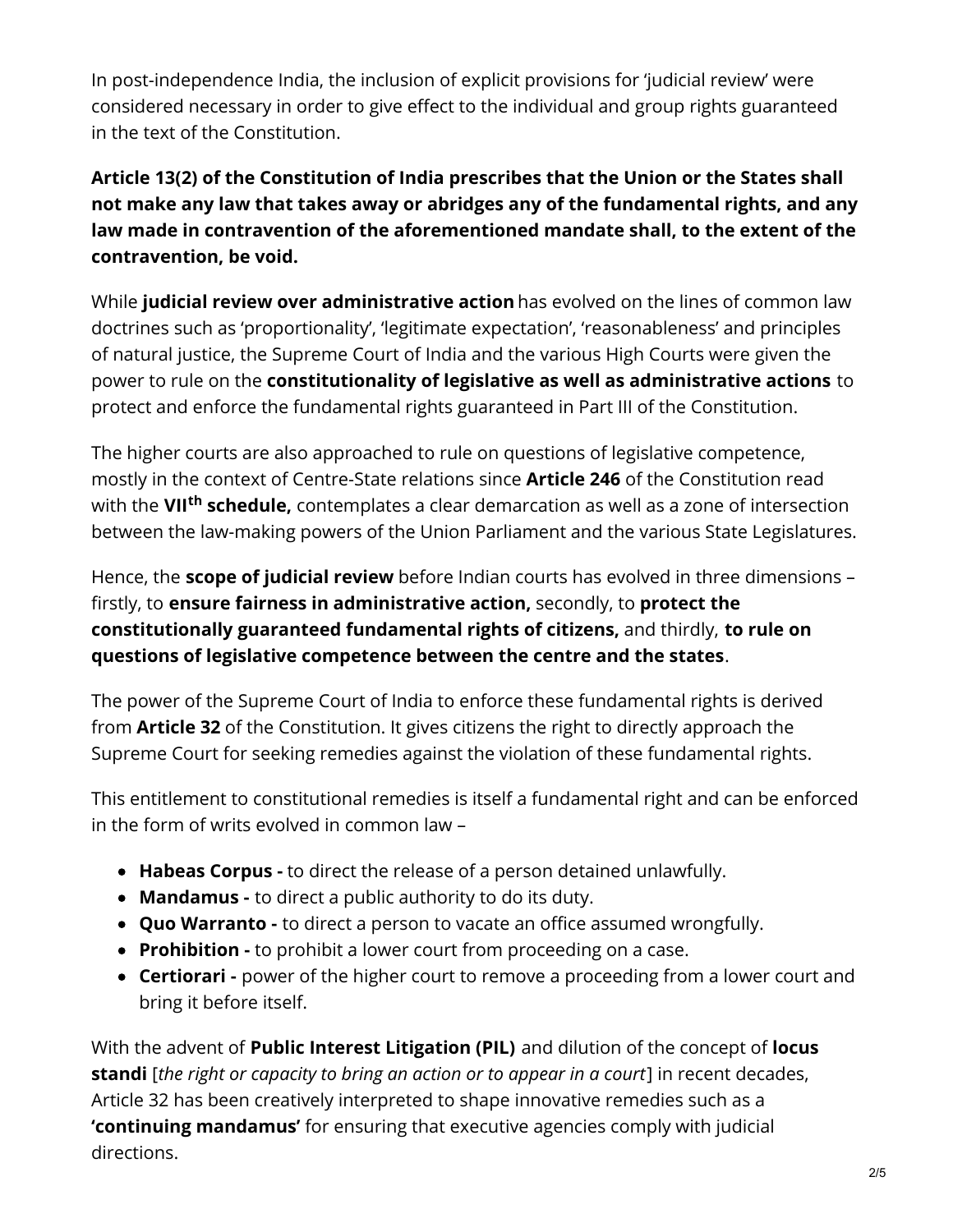# Expanding Judicial Review

**It was through the expansive interpretation of Article 21 of the Constitution in Maneka Gandhi v Union of India (1978), the Court held that the "procedure established by law" envisaged in the said article had to be just, reasonable and fair to pass the test of constitutionality.**

**In M Nagaraj v Union of India, the Court declared that fundamental right in Articles 14, 19 and 21 "stands atop in constitutional value" in a fulsome recognition that "human dignity, equality and freedom were conjoined, reciprocal and similar values".**

Instances of the Court's intervention to expand the frontiers of these rights to include redressal for the killing of innocent people in false encounters and relief to the victims of custodial violence etc, has multiplied in recent times.

**The Court therefore has established the foundational principles for the exercise of its judicial review jurisdiction traceable to Articles 13, 32, 136, 142 and 147 of the Constitution.** (The high court's judicial review jurisdiction is anchored in **Article 226** of the Constitution.)

## Challenges of Judicial overreach

The court however in recent times has moved beyond from ensuring basic rights for citizens and has extended its review jurisdiction to what are clearly functions assigned originally and exclusively to the executive branch under the constitutional scheme.

Petitions to the Court have invoked **judicial review in "public interest"** to question major policy decisions of the government concerning policy choices, for example, in what are now known as the **2G spectrum and coal mines allocation cases**.

Challenge to proceedings of legislative assemblies and decisions of the speaker have also been entertained by the Court. Decisions of the Court voiding a constitutional amendment approved by Parliament to alter the procedure for appointment of judges, exercising review powers in what is popularly known as the **Armed Forces (Special Powers) Act (AFSPA) case** following the constitution bench decision in the **Naga People's Movement of Human Rights v Union of India (1982)** etc has extended the Courts' review jurisdiction to cover not only administrative decisions but to domains hitherto regarded as the exclusive preserve of legislatures.

## Judicial Review or Judicial Overreach

#### **Supporters**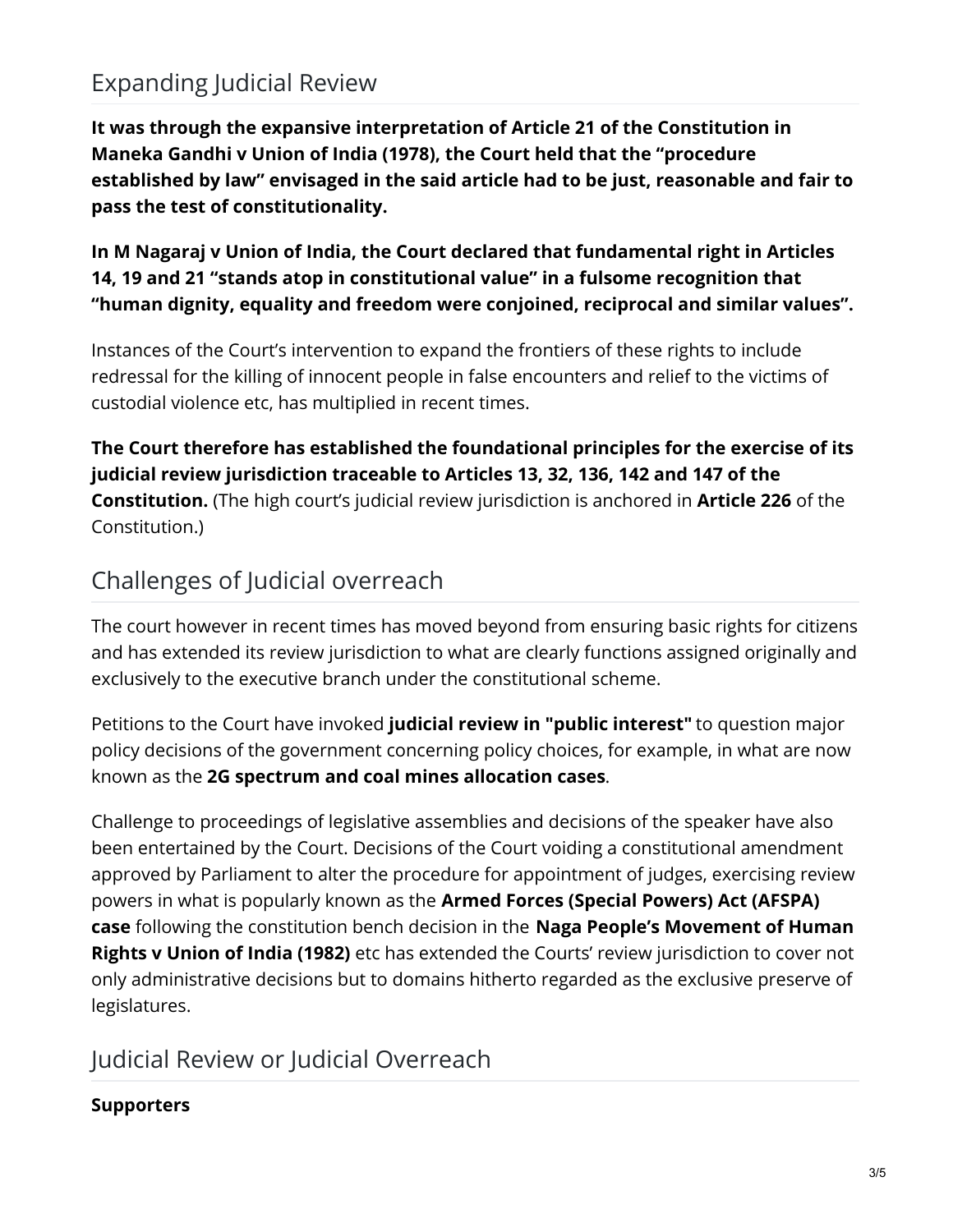**Those supporters of wider judicial review often consider that it furthers the rule of law. They don't see it as being anti-democratic by emphasising that it rises from the Constitution itself—the social contract that reflects the will of the people.**

Another justification for an expansive judicial review jurisdiction is that it advances the cause of justice, human rights, reasonableness, tolerance and the basic principles of morality and good faith, all of which constitute the real meaning of democracy and rules out only those choices that are ex-facie\* unreasonable and inconsistent with democracy.

[*Ex facie\*,* Latin for "on the face (of it)," is a legal term typically used to note that a document's explicit terms are defective without further investigation.]

Human rights are seen as an ethical force to provide "inspiration for legislation" and are strong ethical guidelines as to what should be done. Hence, the rise of the judiciary and overseeing the right and just implementations of such rights can best be called the need of the hour.

#### **Those Against**

#### **Those who favour judicial restraint, argue that in a democracy, people exercise their sovereignty through elected representatives and not through the unelected judges who must defer to the wisdom of parliamentary majorities.**

Questions are raised not so much about the advisability of review jurisdiction itself but with its perceived overreach to encompass areas of governance considered outside its purview and about the finality of judicial wisdom.

#### **It is argued that the failings of democracy and inadequacies of the democratic process cannot be invoked to negate the core of the democratic principle, namely that ultimate sovereignty vests in the people.**

Thus, arrangements of governance embodied in the Constitution resulting from the exercise of their free will cannot be used to deprive the political masters of the right of final decision over policy making.

### Conclusions

#### **While the Court's jurisdiction as a soldier to protect and advance fundamental rights merits loud affirmation, the Court however should not to be seen as dismissive or disdainful of the processes of democratic governance.**

The presumption that the legislature understands the needs of its people and that even its discrimination and classifications are based on adequate grounds has also been acknowledged by the Supreme Court itself.